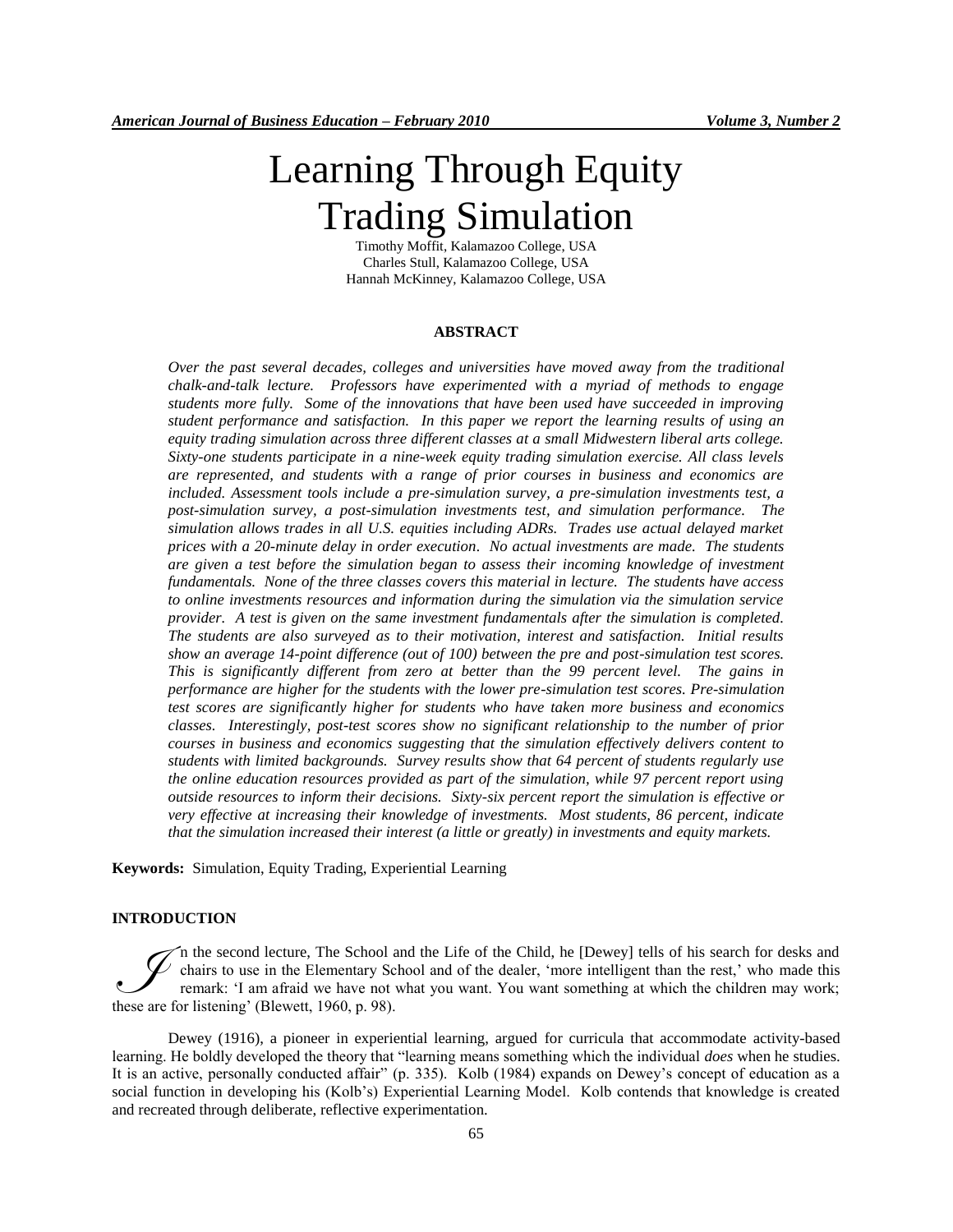The extension of experiential learning to post-secondary instruction in business administration and finance is extensive and evolving rapidly with technology. The case method is widely used and generally regarded as effective pedagogy for business education. Christensen (1989) notes that case teaching methodology has been used since the early 1930"s. Similarly, spreadsheet models and applications have dramatically expanded the analytical tool box with which students can assess practical finance problems (e.g., Arnold & Henry, 2005; Barry, 2004; Dow & Newsom, 2004; Mukherji, 2003). In a survey of 244 AACSB-accredited MBA programs, Baker and Schomburg (2003) determine that 40 percent of the programs offer field studies to help bridge the gap between theory and practice. A more recent development in experiential education for undergraduate finance students is web-based trading simulation exercises. McClatchey and Kuhlemeyer (2001) find that more than 600 instructors at over 600 institutions use stock market trading and portfolio management simulations in their finance classes.

A number of authors have studied the impact of using trading simulation exercises in finance related courses. Alonzi, Lange, and Simkins (2000) study student feedback regarding a futures trading simulation and find that the experiential nature of the simulation exercise contributes to student learning and enjoyment. Koppenvaer (1993) similarly uses student surveys to evaluate the usefulness of bank simulation software packages. He finds that certain learning outcomes are not evaluated equally across software packages. King and Jennings (2004) study the relationship between trading simulation exercises and student learning to determine whether trading simulation enhances the learning of a traditional chalk-and-talk pedagogy. They find student learning increases when the pedagogy includes trading simulation as an experiential learning component. Lekvin (2005) uses trading simulation software to measure students' trading abilities and to determine if there is any relationship between students' academic performance and trading skills. Ascioglu and Kugle (2005) employ a trading simulation to assess student learning and enjoyment of the learning exercise. They use a student survey to measure the effectiveness of the simulation in meeting learning and enjoyment objectives.

This study is different from prior research in this area. We seek to measure the learning effects of simulation pedagogy via pre-simulation and post-simulation matched pair test results, rather than with simulation performance or student feedback measures. Moreover, we seek to measure the learning effects of simulation without formal instructional support. The question we seek to examine empirically is: Do web-based trading simulation exercises affect learning?

This paper proceeds as follows. The next section describes the web-based simulation program and the game parameters that we employ in this study. This is followed by a presentation and discussion of the results of the simulation exercise. The final part of this paper offers some concluding comments and discussion of areas for further study.

## **METHODOLOGY**

# **Investopedia.comSM**

To affect virtual online trading stock market simulation, this study employs Investopedia.com<sup>SM</sup> (Investopedia), a web-based stock market simulator that supports equity and options trading on all U.S. major exchanges. The service allows educators and private groups (e.g., investment clubs) to create "private trading games" within the virtual structure to promote formal learning environments and assessment. Investopedia allows the private groups to customize certain trading parameters to meet the group"s learning and performance objectives. For this study, Investopedia trading rules are set as follows:

- 1. 20-minute delayed feed with 20-minute delayed trading
- 2. Trades executed at market price
- 3. A per market order fee of \$9.95
- 4. A per limit order fee of \$19.95
- 5. A beginning cash balance of \$250,000
- 6. No security can account for more than 25% of portfolio value
- 7. No options trading allowed, and
- 8. Traded securities are limited to U.S. equity instruments (ADR"s included).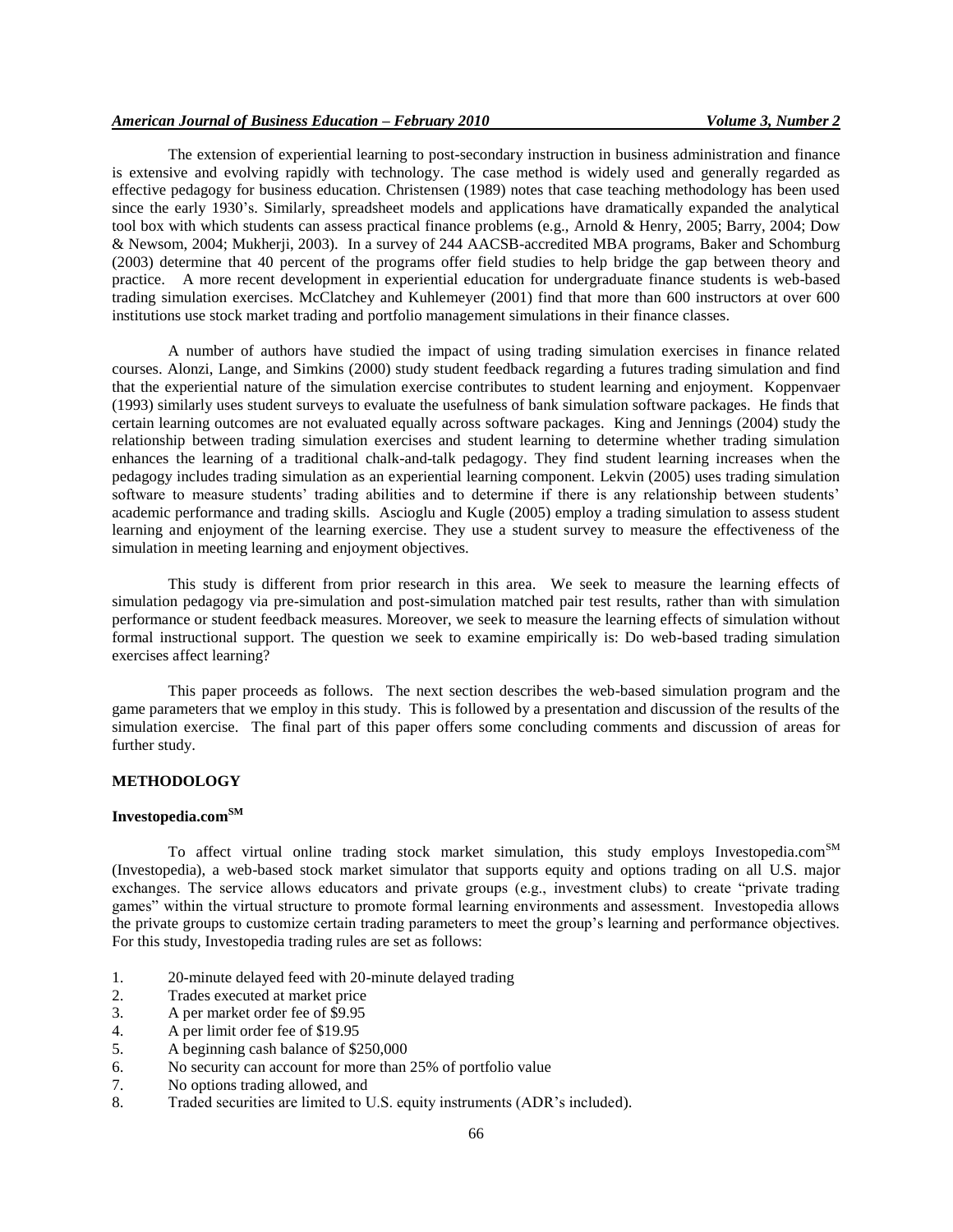## *American Journal of Business Education – February 2010 Volume 3, Number 2*

Investopedia manages rules compliance internally through its software. Because equity investments are the most familiar and most common to the lay investor, which by extension to this study is the student with little or no interest or experience in business, this study limits trading to long positions in publicly traded equities.

A primary goal of this study is to encourage participation in the stock market simulation exercise to the extent that learning effects can be measured. Without participation, there can be no learning. Thus, to ensure participation and the potential for learning, two additional trading parameters are added outside of the simulation program by the course faculty. These parameters are:

- 1. Invested funds must be at least 95 percent of portfolio value at all times, and
- 2. A minimum of three trades must be executed per week.

Course faculty monitor compliance with these rules weekly. Failure to comply with these rules results in monetary fines assessed to the student"s portfolio. For each day that invested funds fall below the 95% threshold, a \$1,000 fine is assessed. For each week during which fewer than three trades are executed, a \$2,500 fine is levied.

The Investopedia web site has extensive investment learning resources that are provided at no charge. The site has numerous investing tutorials, an investing basics newsletter that can be automatically sent to subscribing participants each week; there is a corresponding archive of previous articles and articles of specific investment subjects (e.g., stocks, bonds, active trading, and mutual funds). The site also has an investment dictionary, including buzzwords, and examination preparation questions for the CFA and Series 7 examinations.

# **Stock Trading Game Methodology**

 $\overline{a}$ 

*Game participants.* The game participant pool consists of 61 students from a small, residential Midwestern liberal arts college. The participants are students in one of three business classes taught within the department of economics: An introductory business topics class (level 100 course), an introduction to corporate finance class (level 300), and a business senior topics class (level 400). The participants are spread across grade levels, majors and gender.

*Knowledge assessment.* Investment knowledge is measured before the simulation starts and after it ends. Knowledge is measured on a 100-point scale, using a 50-question multiple-choice test. All questions are weighted equally. To set the context for the assessment, the participants are given the following instructions.

*The following quiz has been developed to assist the Department of Economics and Business in assessing the investment knowledge and learning of its students. Although the preliminary exam is intended to establish a knowledge baseline, it is not used in conjunction with subsequent assessment to determine student grades. Because the exam is administered across various populations and subsequently used for comparative analysis, it is critical for respondents to answer the questions to the best of their ability.*

*Please note that a correct answer is awarded two (2) points, an incorrect answer is penalized one (1) point, and an "I don't know" answer is given zero (0) points. Please read the questions and answers carefully*. 1

The scope of question content includes fundamentals in market mechanics, financial theory, investment theory, and macroeconomic theory. All questions are based on the same or similar questions prepared by government related organizations (i.e., Securities and Exchange Commission, Arizona Corporation Commission, State of Delaware Department of Justice, National Association of Securities Dealers and Securities Investor Protection Corporation). The questions are found on these organizations' web sites.

*Curricular role.* The simulator runs for nine weeks, concurrent with the ten-week, spring term during which the students take a business related course. Instructions for the game, student surveys and pre-game knowledge

 $1$  These instructions appeared at the beginning of both the pre-simulation and post-simulation knowledge assessment examinations.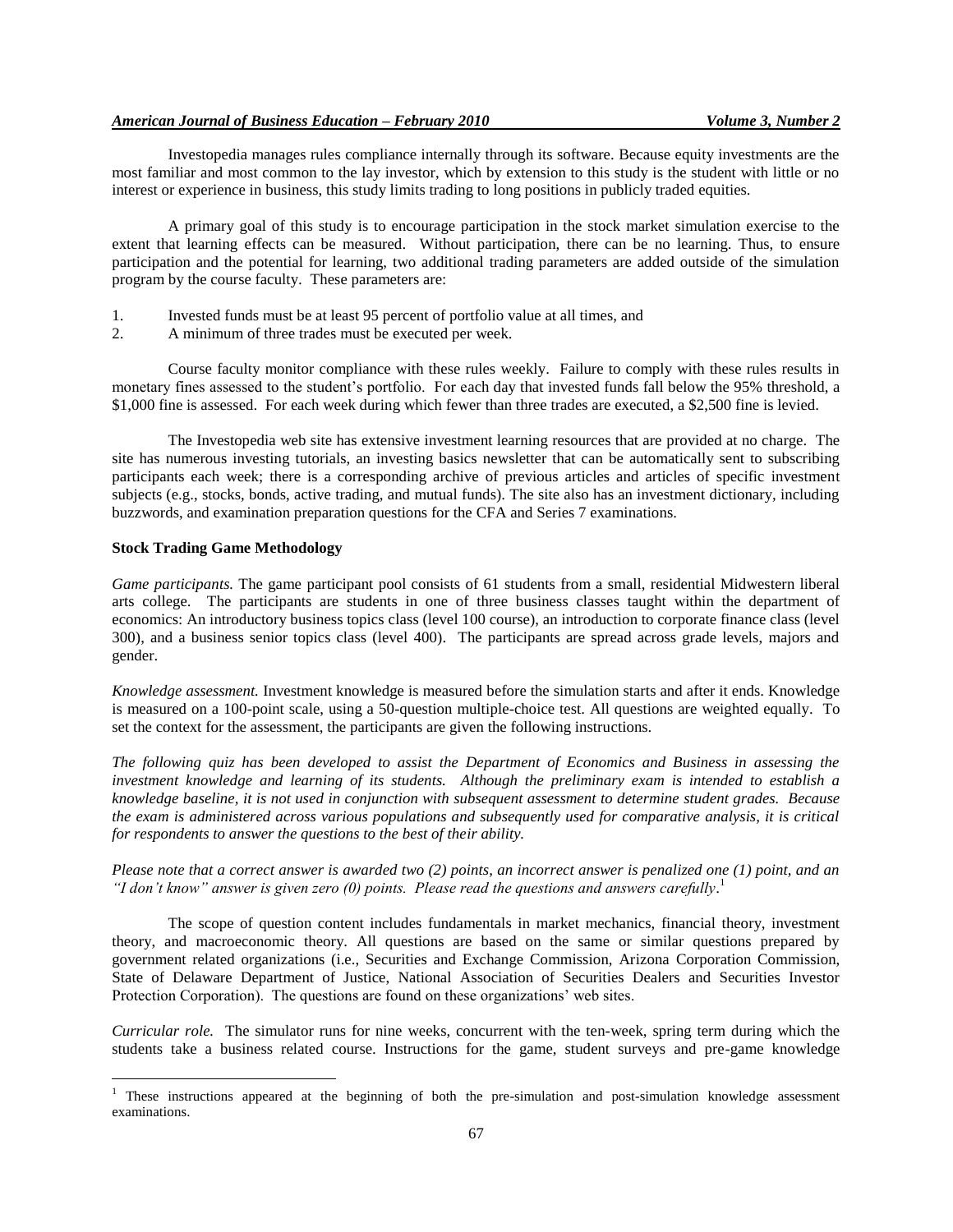#### *American Journal of Business Education – February 2010 Volume 3, Number 2*

assessment are clearly articulated and administered during class time at the beginning of the term. The post-game knowledge test and student survey are administered during class time at the end of the term. No other classroom support is provided, and information directly related to the knowledge test is carefully avoided in each course throughout the term. Also, the students do not receive their score on the pre-game test nor correct answers to the questions on the pre-game test.

*Grading participation and performance*. Significant motivation for participating in the simulation exercise is structured into the course grade. The simulation game accounts for 30 percent of the student"s final course grade. The course grade is based on taking the pre-game and post-game assessment tests and surveys, making the required number of trades, keeping the required level of funds invested, and earning the highest return on portfolio investment. The scores on and change in scores between the students" pre-game and post-game assessment tests have no effect on the students' course grade. Moreover, students are not rewarded for conducting independent research or for subscribing to Investopedia"s investor support materials; also they are not given grade credit for using the web site"s learning tools.

#### **RESULTS**

#### **Descriptive Statistics**

We are most interested in measuring the impact of the simulation exercise on students' knowledge of investments and financial markets. Sixty-one students completed the exercise. Three students did not complete all of the information needed for this analysis and were dropped from the study. The distribution of the final sample, by class and gender, is shown in Table 1.

| <b>Class Standing and Gender</b> |               |        |               |  |
|----------------------------------|---------------|--------|---------------|--|
| Class                            | <b>Number</b> | Gender | <b>Number</b> |  |
| First year                       |               | Male   | っこ            |  |
| Sophomore                        |               | Female |               |  |
| Junior                           |               |        |               |  |
| Senior                           | 29            |        |               |  |
| <b>Total</b>                     | n i           |        |               |  |

**Table 1**

The background and experience of the students vary substantially. Some students have completed all of the core classes for the Economics and Business major, while other students have had few or no prior classes in the department. The distribution of majors includes 51% of the students as Economics and Business majors, while the other 49% of the participants are spread across various majors in arts, humanities, sciences, and social sciences. This difference in backgrounds results in striking differences on the pre-game knowledge assessment. Scores range from a minimum of 3 points to a maximum of 69 points. The average score was 32.6 points with a standard deviation of 17.8.

If the stock market simulation is an effective pedagogical tool, we expect the post-game scores to increase. These scores are substantially higher. The mean post-game score is 46.3 points with a standard deviation of 16.2. The range is from 14 to 78. We formally test the hypothesis, and find a significant difference in means at more than the 99% confidence level. This supports the use of the simulation as an effective teaching tool.

Most students improve their scores substantially, although a small number perform worse on the post-game assessment. The average increase is 13.7 points, a 42% increase in average scores. The largest increases come from students who have lower scores on the initial assessment.

The performance is noticeably different by class (Table Two). First-year students have the lowest pregame score (mean = 18.9 points). Sophomores have higher pre-game scores (mean = 28.1) and Juniors and Seniors have even higher initial scores (means were 38.9 and 35.4, respectively.) Each group improves on average on the post-test. The younger students have much larger increases.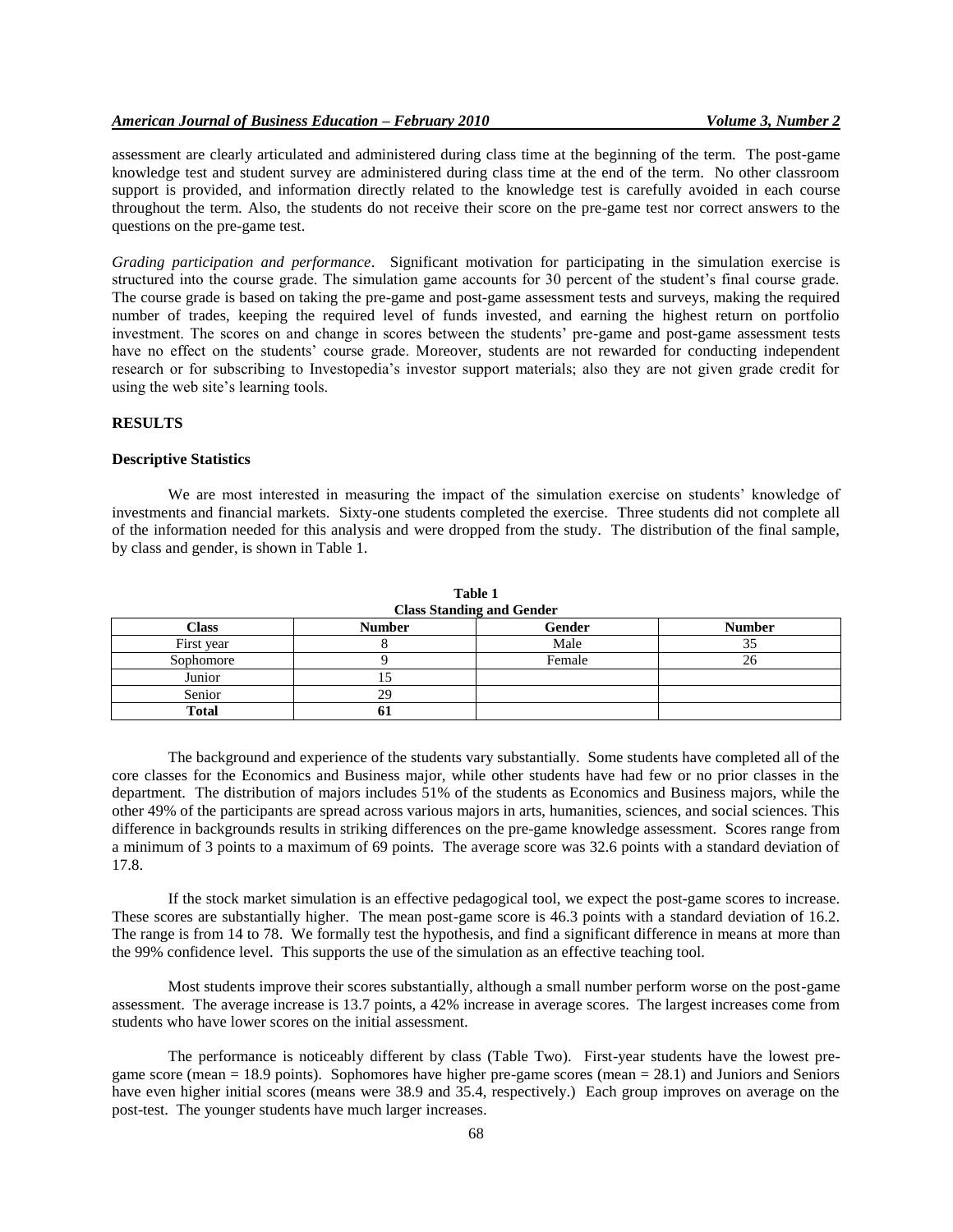| <b>Variable</b>                       | Mean        | Std. Dev. | Min   | <b>Max</b> |
|---------------------------------------|-------------|-----------|-------|------------|
| pregame                               | 18.875      | 14.41663  | 6     | 47         |
| postgame                              | 38.25       | 18.1088   | 14    | 70         |
| change                                | 19.375      | 10.45996  | 1     | 31         |
|                                       |             |           |       |            |
| Sophomores $n = 9$<br><b>Variable</b> | Mean        | Std. Dev. | Min   | <b>Max</b> |
| pregame                               | 28.11111    | 23.76681  | 3     | 67         |
| postgame                              | 43.44444    | 17.11075  | 23    | 74         |
| change                                | 15.33333    | 11.92686  | 3     | 34         |
| Juniors $n = 15$                      |             |           |       |            |
| <b>Variable</b>                       | <b>Mean</b> | Std. Dev. | Min   | <b>Max</b> |
| pregame                               | 38.93333    | 14.61636  | 18    | 63         |
| postgame                              | 51.2        | 15.7035   | 28    | 78         |
| change                                | 12.26667    | 9.595138  | $-10$ | 26         |
|                                       |             |           |       |            |
| Seniors $n = 29$                      |             |           |       |            |
| <b>Variable</b>                       | Mean        | Std. Dev. | Min   | <b>Max</b> |
|                                       |             |           |       |            |

**Table 2 Pre-game and Post-game Scores by Class**

| Variable | Mean     | Std. Dev. | Min | Max            |
|----------|----------|-----------|-----|----------------|
| pregame  | 34.51724 | 16.57153  |     | 69             |
| postgame | 46.86207 | 15.48669  | 19  | $\overline{a}$ |
| change   | 12.34483 | 13.78217  | --  | 46             |

Student performance also differs by gender (Table 3). The average score for male students is much higher than the average score for female students. This is true for both the pre-game assessment and the post-game assessment. Females appear to enter these classes with less knowledge of finance and investments. However, the average change in scores is similar (no statistically significant difference), so the simulation seems to be an effective learning tool for both males and females. Based on the post-game scores, both groups improve but females do not catch up to their male counterparts. This suggests further research on gender pedagogy in finance would be valuable.

| male $n = 35$ |             |             |     |     |  |
|---------------|-------------|-------------|-----|-----|--|
| Variable      | Mean        | Std. Dev.   | Min | Max |  |
| pregame       | 40.02857143 | 18.27162009 |     | 69  |  |
| postgame      | 54.25714    | 13.27391    | 29  |     |  |
| change        | 14.22857    | 12.18264    | -10 | 40  |  |

**Table 3 Pre-game and Post-game Scores by Gender**

female n=26

| $\sim$          |          |           |     |     |
|-----------------|----------|-----------|-----|-----|
| <b>Variable</b> | Mean     | Std. Dev. | Min | Max |
| pregame         | 22.61538 | 1.27148   |     | 40  |
| postgame        | 35.57692 | 13.52087  | 14  | ΩZ  |
| change          | 12.96154 | 12.34012  | -4  | 30  |

We suspect that the large differences in pre-game scores may be due to knowledge gained in other economics and business classes. When we prepare a scatter plot of the pre-game scores as a function of number of economics and business classes, there is visually a clear positive relation. The regression coefficient for number of classes is positive and significantly different from zero. This, of course, does not establish cause.

After participating in the simulation, the scores are higher for most of the sample, but the gains are disproportionately high for students who have fewer pre-game classes in economics and business. Based on this evidence, the less-experienced students (i.e., fewer economics and business classes) seem to have substantially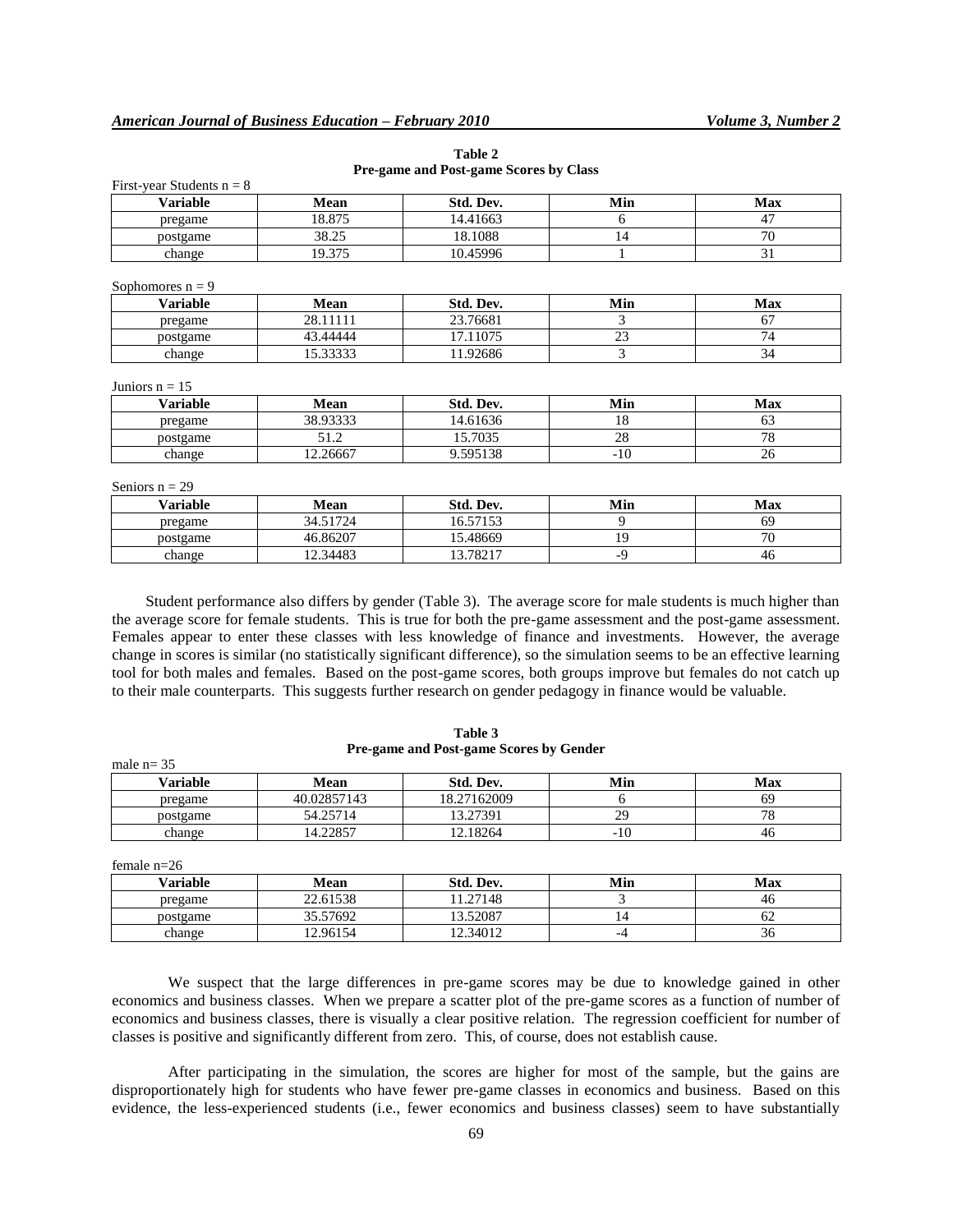caught up to the more-experienced students (i.e., more classes). The relation between score and prior classes is no longer statistically significant.

#### **Regression Analysis**

*Pre-game knowledge.* We explore the relation between pre-game scores and other variables using regression analysis. These results are shown in Table 4. Model 1 shows the number of classes is strongly associated with the pre-game assessment score. Students, on average, scored nearly 2 points higher for each economics and business class they have taken. This is a statistically significant relation.

| <b>Prior Knowledge</b><br>Dependent variable is Pre-game score |             |              |              |  |
|----------------------------------------------------------------|-------------|--------------|--------------|--|
| <b>Variable</b>                                                | Model 1     | Model 2      | Model 3      |  |
| Constant                                                       | $22.39$ *** | $30.06$ ***  | $26.76$ ***  |  |
|                                                                | (6.98)      | (10.62)      | (9.68)       |  |
| # of classes                                                   | $1.79$ ***  | $1.97$ ***   | $1.58***$    |  |
|                                                                | (4.11)      | (5.70)       | (4.70)       |  |
| Gender dummy (female $=1$ )                                    |             | $-19.60$ *** | $-14.43$ *** |  |
|                                                                |             | $(-6.06)$    | $(-4.35)$    |  |
| Interest dummy                                                 |             |              | $14.07***$   |  |
|                                                                |             |              | (3.47)       |  |
| R-squared                                                      | 0.22        | 0.52         | 0.61         |  |

| Table 4                         |
|---------------------------------|
| <b>Prior Knowledge</b>          |
| nondont vorighla is Dra goma se |

(t-statistics in parentheses)

\*\*\* significant at 99% level

\*\* significant at 95% level

\* significant at 90% level

Model 2 looks at gender effects using a dummy variable (1=female). This regression shows female students scoring nearly 20 points below male students, after controlling for the impact of number of classes. This result is also statistically significant above the 99% level.

The third model adds students" self-declared interest in financial markets or investments. A dummy variable was included for students who expressed "very high" interest in financial markets. These students, on average, scored 14 points higher on the pre-game simulation, controlling for the number of classes and gender. This is also statistically significant.

The relations shown in these models are generally intuitive. We would expect students with more background in economics and business to have more market knowledge, and it's not surprising that students with a very high interest in financial markets will also have substantially more market knowledge than their classmates. The gender difference is surprising. We didn"t have any a priori expectation here, and the magnitude of the difference is large. Based on this sample, it appears that female students enter these courses with substantially less investments knowledge than their male peers. This may have important pedagogical implications.

*Learning.* Students report that the simulation exercise is effective at increasing their knowledge of investments. (The students do not have access to the assessment scores when answering this question.) Only two students indicate the simulation exercise is not effective for them. To the question "How effective was the simulation at increasing your knowledge of investments?", sixty-four percent of the students indicate the simulation is effective or very effective at increasing their knowledge. This is supported by our finding that there is a statistically significant increase in post-game scores relative to pre-game.

We compare this self-reported increase in knowledge to the change in the students' test scores. We expect students who reported that the simulation was very effective would show bigger improvements in knowledge. Surprisingly, the data do not support this idea. Each group"s average score improved, but the students who said the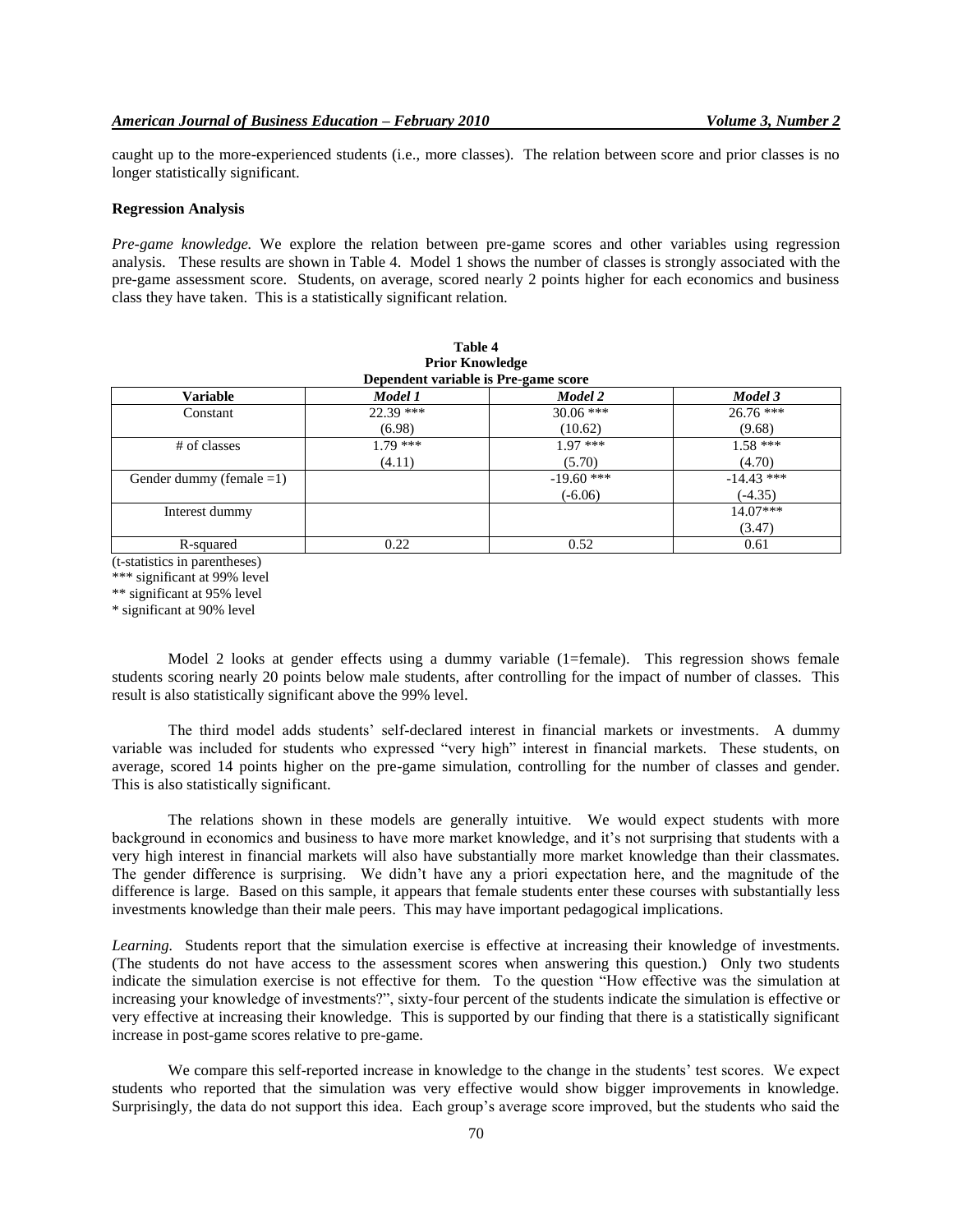simulation is not effective had only a slightly lower increase than students who said the simulation is somewhat effective, effective, or very effective. The average increases for the four groups are 11.5 (not effective), 12.1 (somewhat effective), 14.0 (effective), and 14.7 (very effective); the differences between these figures is not statistically significant.

One explanation for this result, or absence of result, is that students may have a broader definition of learning than what we capture using the difference between pre-test and post-test scores.

We use regression analysis to explore the relation between learning, as measured by our assessments, and other variables (Table 5). Model 1 shows that students who have lower pre-game scores have a larger increase in post-scores. This is shown by the statistically significant negative coefficient on the pre-score variable.

Model 2 adds a dummy variable for self-reported learning. The variable takes a value of one for students who said the simulation is effective or very effective at increasing their own knowledge of investments. We expect a positive relation. The coefficient has a negative sign, but it is not significantly different from zero. This may be due to the multiple kinds of learning possible in the simulation.

Model 3 looks at self-reported motivation. Fifty percent of the students said "learning about the markets/stocks" is an "extensive" motivational influence on their participation in the simulation game. We use a dummy variable to capture this motivational effect. We expect a positive relation between motivation and actual learning, but find a negative, insignificant result.

| Dependent variable is "Learning" (Post-game score minus Pre-game score) |                |                |                |  |
|-------------------------------------------------------------------------|----------------|----------------|----------------|--|
| <b>Variable</b>                                                         | <b>Model 1</b> | <b>Model 2</b> | <b>Model 3</b> |  |
| Constant                                                                | 23.78***       | $24.54$ ***    | $25.70$ ***    |  |
|                                                                         | (8.06)         | (6.09)         | (7.51)         |  |
| Pre-game                                                                | $-0.31$ ***    | $-0.32$ ***    | $-0.32$ ***    |  |
|                                                                         | $(-3.97)$      | $(-3.87)$      | $(-4.08)$      |  |
| Self-reported learning                                                  |                | $-0.86$        |                |  |
| dummy                                                                   |                | $-0.28$        |                |  |
|                                                                         |                |                |                |  |
| Learning motivation dummy                                               |                |                | $-3.11$        |  |
|                                                                         |                |                | $(-1.10)$      |  |
| R-squared                                                               | 0.21           | 0.21           | 0.23           |  |

**Table 5 Regression Analysis: Learning**

(t-statistics in parentheses)

\*\*\* significant at 99% level

\*\* significant at 95% level

\* significant at 90% level

#### **CONCLUSION**

The stock market simulation is an effective pedagogical tool. Students display significant gains in their knowledge of financial markets without lectures or assigned readings on these topics. Students find the exercise engaging and use various resources on their own. The grading structure we use motivates participation in the simulation, but there is no reward for doing well on the assessments. The simulation seems to have given substantial self-motivation to learn about these markets. Learning is particularly evident among students with less background in economics and business, suggesting this particular simulation is most effective for those students.

Our findings on gender point to a striking need for more research in this area. Female students score significantly lower on both the pre-game and post-game assessments. The simulation did increase knowledge for both females and males, but even after the exercise the difference in scores is large. Given the growing importance of financial literacy in today"s society, this is a major educational issue. Replicating this study at other colleges and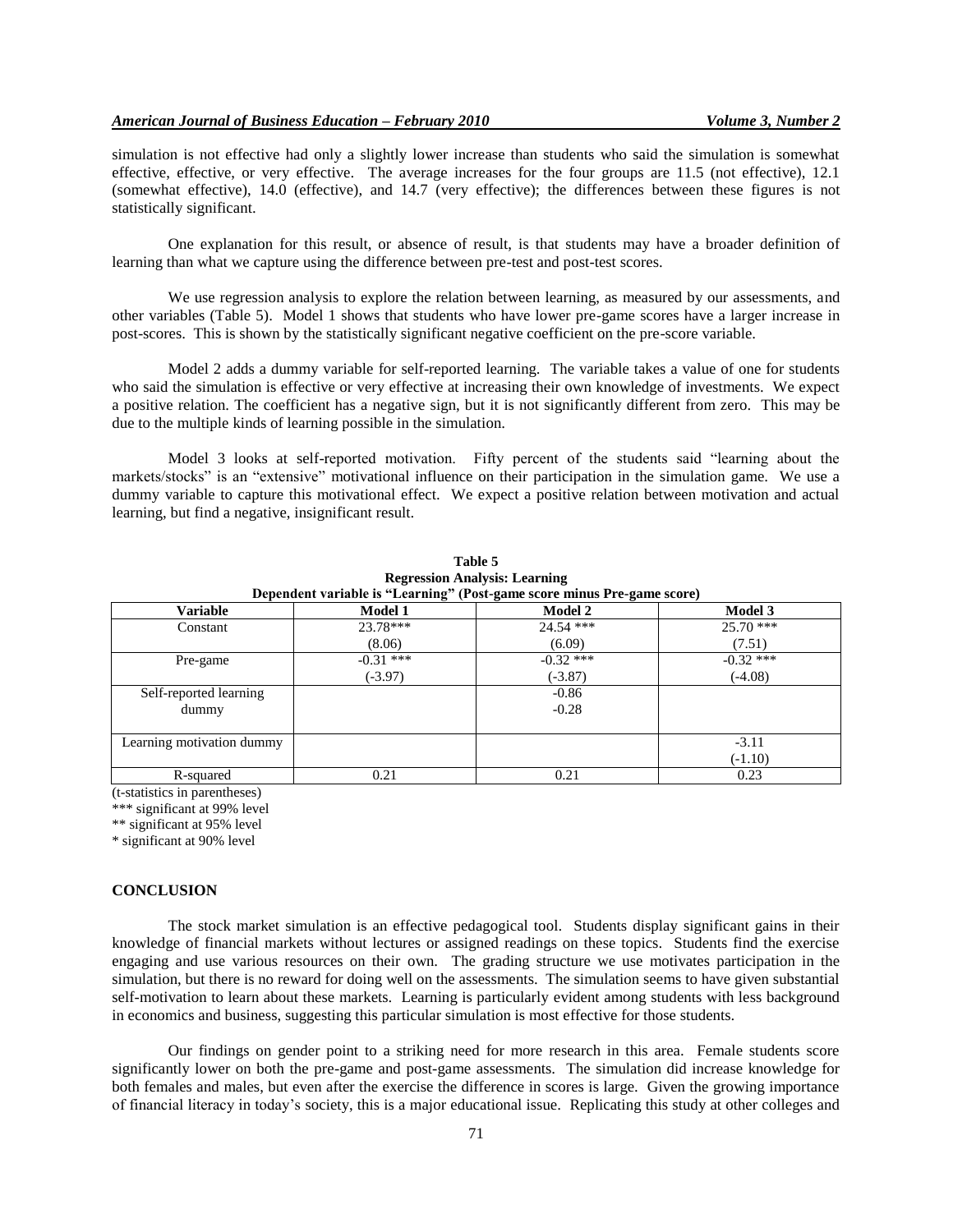universities is an important next step. If the gender disparity is widespread, it would indicate the urgent need for further research on curricula and pedagogy that are effective for female students.

Another finding that suggests an avenue for future research is the disparity between students" self-reported learning and their change in test scores. One explanation could be simply that students are not good judges of their own learning. A more interesting alternative is that there are many dimensions of learning and students are cognizant of their own learning across these different areas. Our assessment instrument focused on a particular subset of financial knowledge. Students may well have learned things beyond the test. Exploration of this area may prove to be valuable. Perhaps a multi-dimensional assessment tool could be developed for testing and assessing investments and financial markets knowledge.

From our experience, further use of trading simulations in teaching and further research in this area would be worthwhile. For example, a randomized, controlled experiment with a large number of subjects could be used (Pozo & Stull, 2006), and this is just one of the many ways that this line of inquiry could contribute to a more enjoyable and effective finance pedagogy.

# **AUTHOR INFORMATION**

**Timothy Moffit** is Assistant Professor of Economics and Business at Kalamazoo College and owner of Stratford Valuation Advisors, LLC. Tim Moffit"s teaching fields include Corporate Finance, Investments and Financial Statements Analysis.

**Charles Stull** is Senior Instructor of Economics and Business at Kalamazoo College. Chuck Stull"s teaching fields include industrial organization, law and economics and statistic methods.

**Hannah McKinney** is Professor of Economics and Business at Kalamazoo College and has served as mayor or vice mayor of Kalamazoo, Michigan for the past 12 years. Hannah McKinney"s teaching fields include urban economics and public policy and finance.

## **REFERENCES**

- 1. Alonzi, P., Lang, D. & Simkins, B. (2005). An innovative approach in teaching futures: A participatory futures trading simulation. *Financial Practice and Education, 20*(1), 228-238.
- 2. Arnold, T. & Henry, S.C. (2005, Spring). An Excel application for valuing European options with Monte Carlo simulation analysis. *Journal of Financial Education, 31*, 86-97.
- 3. Ascioglu, A., & Kugle, L.P. (2005, Summer). Using trading simulations to teach microstructure concepts. *Journal of Financial Education, 31*, 69-81.
- 4. Baker, H. K., & Schomburg, A., Jr. (2003, Summer). Integrating theory and practice: The role of MBA field studies. *Journal of Financial Education, 29*, 34-49.
- 5. Barry, M. J. (2004, Winter). Using Excel to solve the unequal lives, unequal costs of capital problem. *Journal of Financial Education, 30*, 32-45.
- 6. Blewett, J. (1960). *John Dewey: His Thought and Influence.* New York: Fordham University Press.
- 7. Dewey, J. (1916). *Democracy and Education.* New York: The Free Press.
- 8. Dow, B.L. III, & Newsom, P.D. (2004, Fall). Integrating simulation and sensitivity analysis in a dynamic capital budgeting spreadsheet. *Advances in Financial Education, 2*, 58-69.
- 9. King, D. A., & Jennings, W.W. (2004, Summer). The impact of augmenting traditional instruction with technology-based experiential exercise. *Journal of Financial Education, 30*, 9-25.
- 10. Kolb, D.A. (1985). *Experiential Learning: Experience as the Source of Learning and Development.* Englewood Cliffs: Prentice Hall.
- 11. Koppenhaver, G.D. (1993). An evaluation of three bank management simulations: Preliminary results. *Financial Practice and Education, 3*(2), 89-96.
- 12. Levkin, B. J. (2005, Summer). Some evidence regarding computer-based financial instrument trading simulations and their use as an assessment tool. *Journal of Financial Education, 31*, 23-33.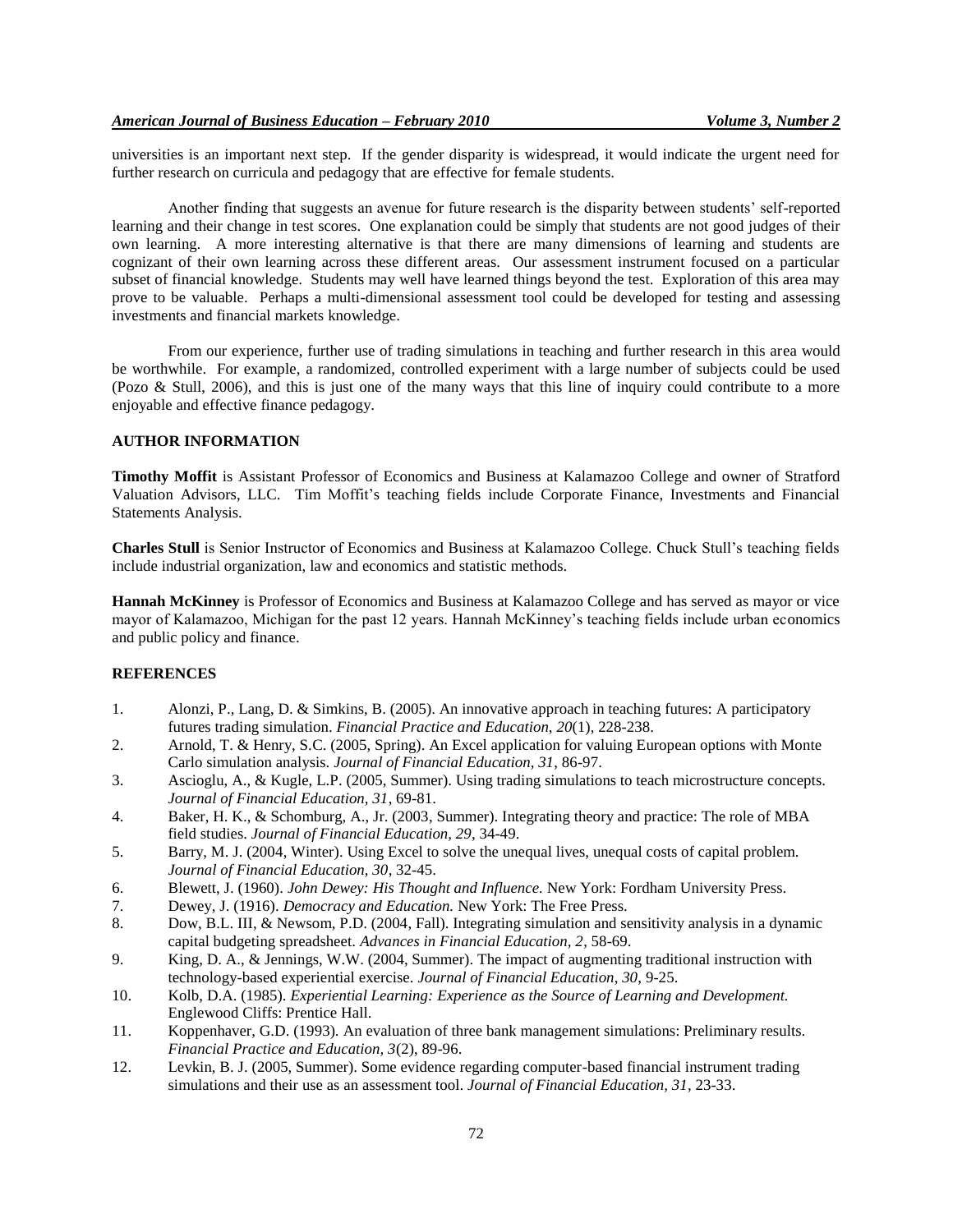- 13. McClatchey, C.A., & Kuhlemeyer, G.A. (2000). Incorporating stock market games into the classroom: A survey of faculty teaching investments. *Financial Practice and Education, 10*(2), 201-221.
- 14. Mukherji, S. (2003, Summer). A spreadsheet project for an analyst"s report on a common stock. *Journal of Financial Education, 29*, 80-97.
- 15. Nunnally, B. H., Jr., & Evans, M.D. (2003, Spring). Case teaching and the integrative process. *Journal of Financial Education, 29*, 75-86.
- 16. Pozo, S., & Stull, C. A. (2006, May). Requiring a math skills unit: Results of a randomized experiment. *American Economics Review.*